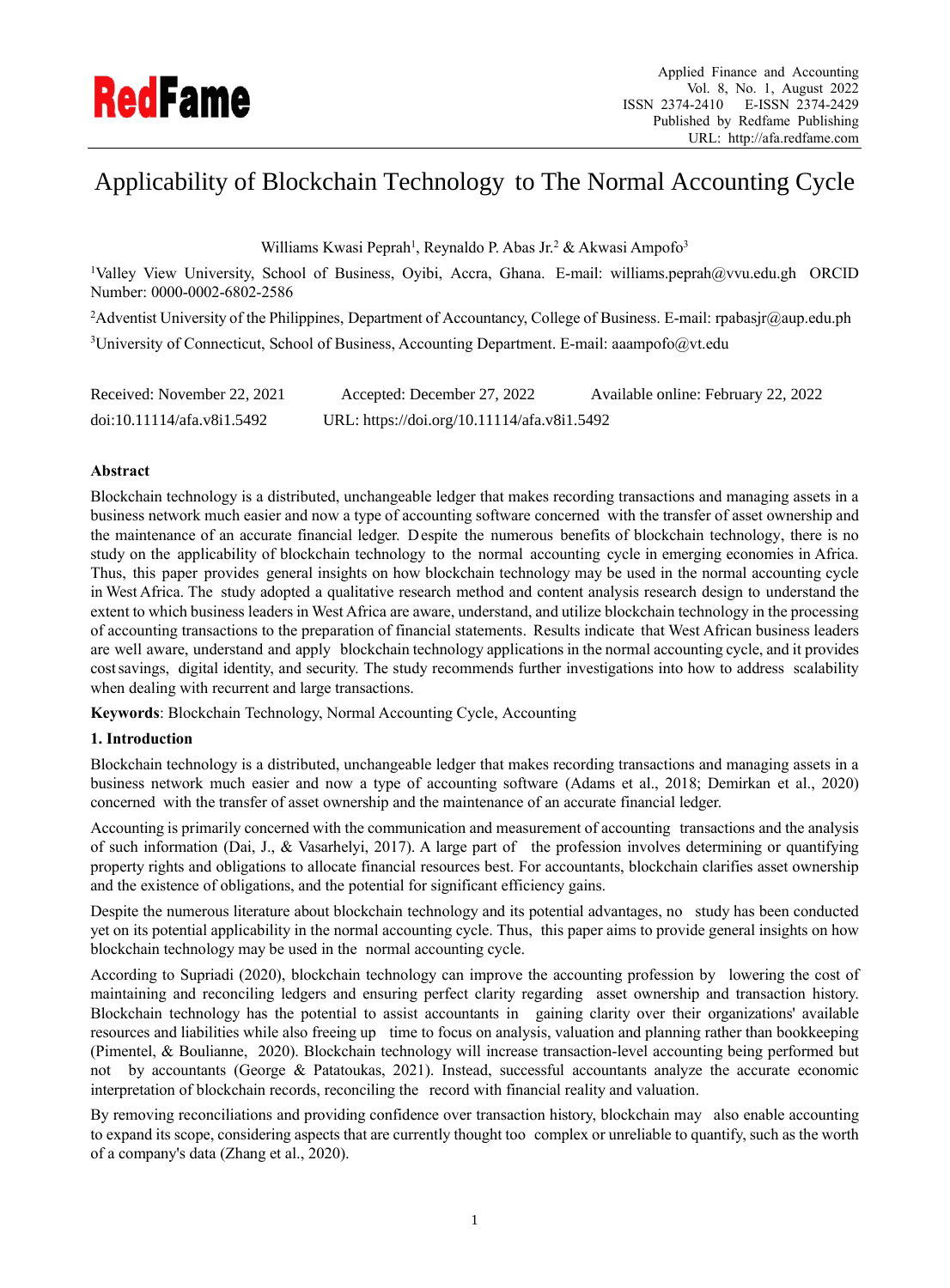Blockchain technology can be used to automate bookkeeping and reconciling tasks. This could enhance accountants' efforts in particular areas while strengthening those focused on generating value elsewhere.

In business, particularly in accounting, the latest accounting software like SAP, Oracle, QuickBooks, Sunplus are just among the accounting information systems commonly used by most companies to process fast, convenient, and reliable financial transactions andto generate financial statements. Given the many and successive developments that occur in the information technology environment and the expansion of its use and utilization in the business environment, and the direct impact on the practice of accounting data systems need to examine the opportunity to make use of advanced technologies in the function of banking data systems, which represents the first basis in accounting work in the various sectors in which it operates (Alsaqa et al., 2019).

Meanwhile, aside from the aforementioned accounting information systems, the potential of using blockchain has become one of the major trends lately, as evidenced by several research studies (Kwilinski, 2019; Dai & Vasarhelyi, 2017; Kokina et al., 2017). Blockchain technology has received much press coverage in the last few years (Kokina et al., 2017). Much has been said recently about Bitcoin, blockchains, and distributed ledger technologies (DLT).

Satoshi Nakamoto, the famed bitcoin developer, is credited with initiating these debates (Appelbaum & Nehmer, 2020). Smith and Castonguay (2020) stated in their study that the potential for blockchain to be used as an accounting tool opened the door to more far- reaching implicationsin the areas of financial reporting, assurance, and corporate governance, extending the benefits beyond the internal control environment. Accounting and assurance are two professions in which blockchain technology can make a substantial impact and fundamentally alter current paradigms.

Blockchain technology functions, such as data integrity protection, rapid sharing of pertinent information, and programmable and automatic process controls, may assist in constructing a new accounting environment (Wei et al. 2020). This technology could potentially be utilized to give automated assurance, enhancing the agility and precision of the current auditing paradigm (Dai & Vasarhelyi, 2017). Meanwhile, Orcutt (2018) reports that engineers recognized that blockchain might be used to track non-monetary assets. In 2013, Vitalik Buterin, then 19 years of age, founded Ethereum, a cryptocurrency that would follow financial transactions and the status of computer programs known as smart contracts.

# **2. Accounting Cycle**

Ballada (2021) described an accounting cycle as a collection of successive processes or procedures to carry out the accounting process. The cycle's steps and their objectives are as follows:

- 1) Identifying the events that will be recorded. This tries to collect data on transactions or occurrences in general via source documents.
- 2) The journal is used to record transactions. This tries to document the economic impact of transactions on the firm in a journal, a format that allows transfer to the accounts.
- 3) The ledger is updated using journal entries. This procedure is intended to transmit data from the journal to the ledger for classification.
- 4) Constructing a trial balance. This section contains a listing for verifying the ledger's debits and credits are equal.
- 5) Worksheet preparation, including correcting entries. This simplifies the process of preparing financial statements.
- 6) Financial statement preparation. This knowledge is beneficial to decision-makers.
- 7) Journal entries for adjustments are journalized and posted. This column is used to track accruals, deferrals that have expired, estimations, and other occurrences from the worksheet.
- 8) Journal entries for the closing journal are journalized and posted. This results in the closure of temporary accounts and the transfer of profit to the owner's equity.
- 9) Preparation of a trial balance post-closing. This validates the debits and credits following the closing entries.
- 10) Entries in the reversing journal are journalized and posted. This simplifies the subsequent accounting period's documentation of certain routine transactions.

Throughout the preceding steps, definitions of words may be beneficial for a better understanding of the accounting cycle. Journalizing is the process of chronologically recording commercial transactions in a journal in terms of debits and credits (Ballada, 2021). This procedure initiates the process of entering transactions into the books of accounts. Meanwhile, posting is the process of transferring commercial transactions from journals to ledgers. A ledger is a record that contains a summary of all journal entries. In other words, journaling comes before posting.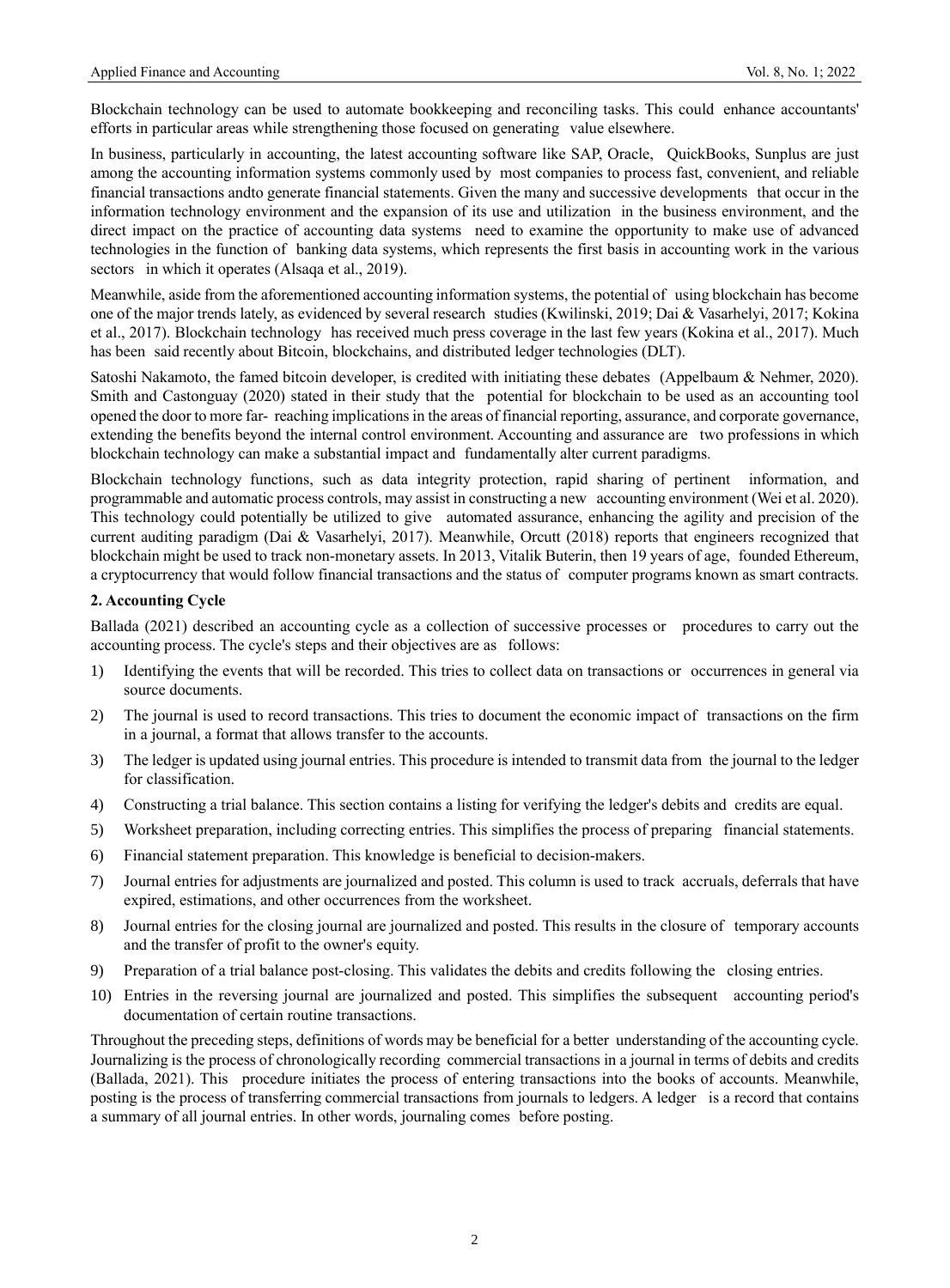# **3. Methodology**

This research was qualitative and applied content analysis techniques in looking at the applicability of blockchain technology in the normal accounting cycle. By evaluating and coding textual material, the content analysis research design is utilized to establish replicable and accurate findings (Drisko & Maschi, 2016; Peprah et al., 2018). By assessing texts, such as documents, oral communication, and visuals, systematically from websites and books (Krippendorff, 2019).

# **4. Results and Discussion**

As shown in Table 1 below, and based on the content analysis technique, the researcher summarizes the applicability of blockchain technology in the normal accounting cycle and its cost savings. The blockchain technology in the normal accounting cycle provides security to digital identity as per transaction in a way to minimize bookkeeping and reconciliation of transactions. Financial statement presentation format may be customized and integrated into the blockchain to give standard accounting reporting.

Table 1. Applicability of Blockchain Technology in the Normal Accounting Cycle

| <b>Potential Benefits of Blockchain Technology</b> | <b>Normal Accounting Cycle</b>                          | Applicability of Blockchain Technology in<br>the<br><b>Normal Accounting Cycle</b>                                                                                                                                                                                                                                                                                                                                                                                                                                                                                                                                                                                                                                                                                                                                                                                                                                                                                                                                                                                                                                                                       |
|----------------------------------------------------|---------------------------------------------------------|----------------------------------------------------------------------------------------------------------------------------------------------------------------------------------------------------------------------------------------------------------------------------------------------------------------------------------------------------------------------------------------------------------------------------------------------------------------------------------------------------------------------------------------------------------------------------------------------------------------------------------------------------------------------------------------------------------------------------------------------------------------------------------------------------------------------------------------------------------------------------------------------------------------------------------------------------------------------------------------------------------------------------------------------------------------------------------------------------------------------------------------------------------|
| Cost Savings/digital identity/security             | Step 1.<br>Identification of events to be<br>recorded   | Blockchain technology can pre-program<br>transactions to "self-execute" per an agreed<br>contract, called smart contracts. For<br>example, a buyer and a seller may decide on<br>specific<br>criteria<br>for<br>their<br>business<br>transactions that may be programmed<br>through blockchain technology. Thus,<br>minimizing or eliminating the efforts of the<br>bookkeepers. Moreover, this may also<br>reduce or eliminate the issuance of formal<br>accountable forms like invoices, statements<br>of accounts, which would result in money<br>savings.<br>Moreover, the transaction between sellers<br>and buyers may be guaranteed as authentic<br>as digital identities are required to use<br>blockchain technology. A transaction will<br>not be added to the blockchain unless<br>approved by all the members of the chain.<br>Further, blockchain technology assures the<br>security of the transactions because of the<br>cryptographic feature, which would be very<br>difficult to tamper with by unauthorized<br>persons.<br>Blockchain technology would help the<br>bookkeeper to save time on journalizing<br>recurring transactions. |
| Cost Savings                                       | Step 2.<br>Transactions are recorded in<br>the journal. | Thus, they may spend more time on value-<br>adding activities like analyzing transactions,<br>making special reports to management.<br>Therefore for those entities, which might be<br>employing<br>several<br>bookkeepers/accountants.<br>Blockchain<br>technology might be a cost-saving solution<br>to process bulky and recurring transactions<br>in a given time                                                                                                                                                                                                                                                                                                                                                                                                                                                                                                                                                                                                                                                                                                                                                                                    |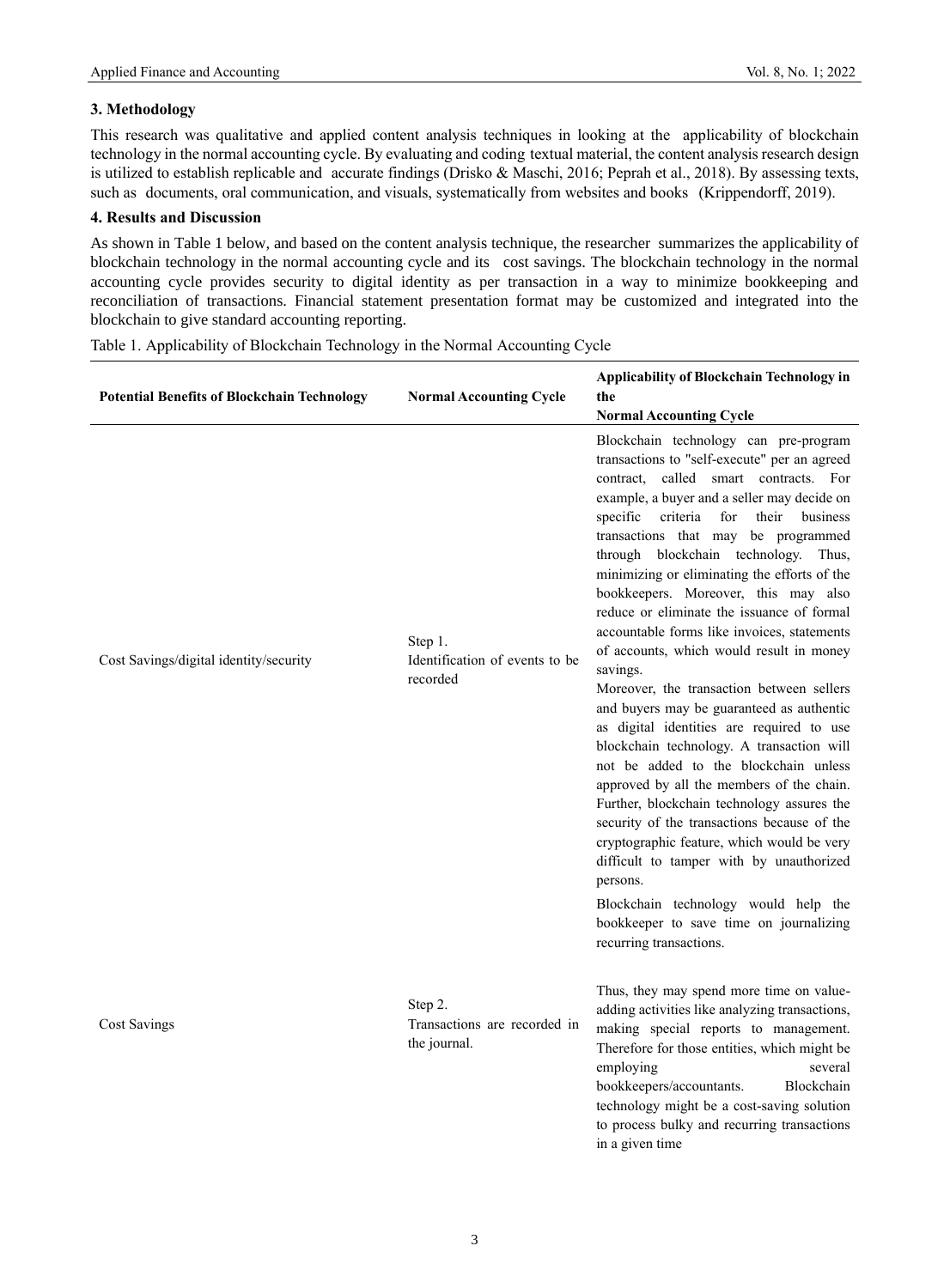| <b>Cost Savings</b> | Step 3.<br>Journal entries are posted to<br>the ledger.                  | See discussions on Step 2 above.<br>This step may not be necessary anymore as<br>the transactions are done in Steps 1-3 is<br>already validated by the members of the<br>network/chain.                                                                                                                                                        |
|---------------------|--------------------------------------------------------------------------|------------------------------------------------------------------------------------------------------------------------------------------------------------------------------------------------------------------------------------------------------------------------------------------------------------------------------------------------|
| <b>Cost Savings</b> | Step 4.<br>Preparation of a trial balance.                               | The main purpose of the trial balance is to<br>check the equality of debits and credits.<br>While<br>every<br>transaction<br>is<br>done<br>electronically and according to sequential<br>criteria, the trial balance may be abolished.<br>Therefore, blockchain technology may save<br>time and money again on preparing the trial<br>balance. |
| <b>Cost Savings</b> | Step 5.<br>Preparation of the worksheet,<br>including adjusting entries. | The preparation of the worksheet may be<br>foregone also as the trial balance in Step 4<br>above. However, with regard to the adjusting<br>entries, blockchain technology can handle<br>this task by following the usual process of<br>recording and validating through the chain.                                                             |
| Cost Svaings        | Step 6.<br>Preparation<br>financial<br>οf<br>statements.                 | This task may be accommodated by<br>blockchain technology by customizing the<br>formats of the financial statements required<br>by the financial reporting framework<br>applicable to an entity.                                                                                                                                               |
| <b>Cost Savings</b> | Step 7. Adjusting journal<br>entries are journalized and<br>posted.      | See discussions on Step 2 above.                                                                                                                                                                                                                                                                                                               |
| <b>Cost Savings</b> | Step 8.<br>Closing journal entries are<br>journalized and posted.        | See discussions on Step 2 above.                                                                                                                                                                                                                                                                                                               |
| <b>Cost Savings</b> | Step 9.<br>Preparation of a post-closing<br>trial balance.               | See discussions on Step 4 above.                                                                                                                                                                                                                                                                                                               |
| Cost Savings        | Step 10. Reversing journal<br>entries are journalized                    | See discussions on Step 2 above.                                                                                                                                                                                                                                                                                                               |

#### **5. Conclusion and Recommendations**

Organizations may examine the possible benefits of adopting blockchain technology in terms of cost savings, digital identity, and security, particularly in this age of digitization. The prevalence of cryptocurrencies and other kinds of electronic evidence may point to the adoption of blockchain technology in the accounting industry, particularly throughout the typical accounting cycle. The study points to the fact that blockchain technology has come to reduce the normal accounting cycle required as per the accounting standards in the preparation of financial statement. Nonetheless, despite the potential benefits of blockchain technology, it is important to evaluate its drawbacks.

For bookkeepers or accountants to use blockchain technology in their current and future jobs, they must understand its technicalities. To comprehend the basic technological requirements for using blockchain technology, certain skills of computing must be established. Another issue to overcome is blockchain technology's scalability when dealing with recurrent and large transactions.

The data's reliability must be maintained at all times and closely monitored by technical personnel who are directly involved in blockchain technology's upkeep. Finally, more research on the implications of blockchain technology in the